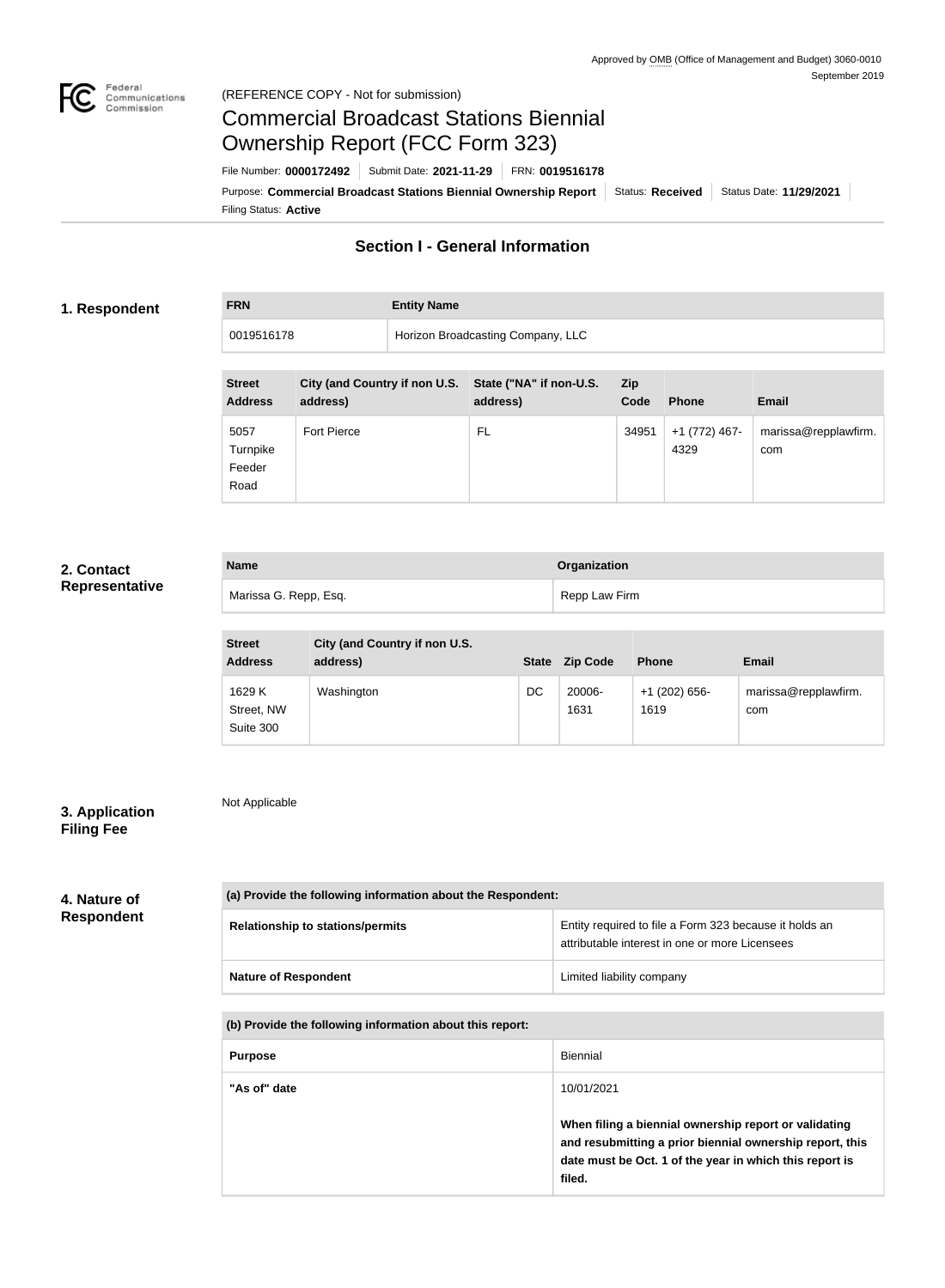## **Respondent is filing this report to cover the following Licensee(s) and station(s):**

| Licensee/Permittee Name |                  |                 |            |              |                |
|-------------------------|------------------|-----------------|------------|--------------|----------------|
| WSBH FM, LLC            |                  |                 | 0020633566 |              |                |
|                         |                  |                 |            |              |                |
| Fac. ID No.             | <b>Call Sign</b> | <b>City</b>     |            | <b>State</b> | <b>Service</b> |
| 166009                  | <b>WSBH</b>      | SATELLITE BEACH |            | FL           | FM             |

# **Section II – Biennial Ownership Information**

| 1.47 C.F.R.<br><b>Section 73.3613</b><br>and Other<br><b>Documents</b> | Licensee Respondents that hold authorizations for one or more full power television, AM, and/or FM stations should list all<br>contracts and other instruments set forth in 47 C.F.R. Section 73.3613(a) through (c) for the facility or facilities listed on this<br>report. In addition, attributable Local Marketing Agreements (LMAs) and attributable Joint Sales Agreements (JSAs) must be<br>disclosed by the licensee of the brokering station on its ownership report. If the agreement is an attributable LMA, an<br>attributable JSA, or a network affiliation agreement, check the appropriate box. Otherwise, select "Other." Non-Licensee<br>Respondents, as well as Licensee Respondents that only hold authorizations for Class A television and/or low power television<br>stations, should select "Not Applicable" in response to this question. |                                     |                                                                                                                                                                                                                                                                   |  |
|------------------------------------------------------------------------|--------------------------------------------------------------------------------------------------------------------------------------------------------------------------------------------------------------------------------------------------------------------------------------------------------------------------------------------------------------------------------------------------------------------------------------------------------------------------------------------------------------------------------------------------------------------------------------------------------------------------------------------------------------------------------------------------------------------------------------------------------------------------------------------------------------------------------------------------------------------|-------------------------------------|-------------------------------------------------------------------------------------------------------------------------------------------------------------------------------------------------------------------------------------------------------------------|--|
|                                                                        | Not Applicable.                                                                                                                                                                                                                                                                                                                                                                                                                                                                                                                                                                                                                                                                                                                                                                                                                                                    |                                     |                                                                                                                                                                                                                                                                   |  |
| 2. Ownership<br><b>Interests</b>                                       | (a) Ownership Interests. This Question requires Respondents to enter detailed information about ownership interests by<br>generating a series of subforms. Answer each question on each subform. The first subform listing should be for the Respondent<br>itself. If the Respondent is not a natural person, also list each of the officers, directors, stockholders, non-insulated partners,<br>non-insulated members, and any other persons or entities with a direct attributable interest in the Respondent pursuant to the<br>standards set forth in 47 C.F.R. Section 73.3555. (A "direct" interest is one that is not held through any intervening companies<br>or entities.) List each interest holder with a direct attributable interest in the Respondent separately.                                                                                  |                                     |                                                                                                                                                                                                                                                                   |  |
|                                                                        | Section 73.3555, Note 2(i).                                                                                                                                                                                                                                                                                                                                                                                                                                                                                                                                                                                                                                                                                                                                                                                                                                        |                                     | Leave the percentage of total assets (Equity Debt Plus) field blank for an interest holder unless that interest holder has an<br>attributable interest in the Respondent solely on the basis of the Commission's Equity Debt Plus attribution standard, 47 C.F.R. |  |
|                                                                        | In the case of vertical or indirect ownership structures, list only those interests in the Respondent that also represent an<br>attributable interest in the Licensee(s) for which the report is being submitted.                                                                                                                                                                                                                                                                                                                                                                                                                                                                                                                                                                                                                                                  |                                     |                                                                                                                                                                                                                                                                   |  |
|                                                                        | Entities that are part of an organizational structure that includes holding companies or other forms of indirect ownership must file<br>separate ownership reports. In such a structure do not report, or file a separate report for, any interest holder that does not have<br>an attributable interest in the Licensee(s) for which the report is being submitted.<br>Please see the Instructions for further detail concerning interests that must be reported in response to this question.<br>The Respondent must provide an FCC Registration Number for each interest holder reported in response to this question.<br>Please see the Instructions for detailed information and guidance concerning this requirement.                                                                                                                                        |                                     |                                                                                                                                                                                                                                                                   |  |
|                                                                        |                                                                                                                                                                                                                                                                                                                                                                                                                                                                                                                                                                                                                                                                                                                                                                                                                                                                    |                                     |                                                                                                                                                                                                                                                                   |  |
|                                                                        | <b>Ownership Information</b>                                                                                                                                                                                                                                                                                                                                                                                                                                                                                                                                                                                                                                                                                                                                                                                                                                       |                                     |                                                                                                                                                                                                                                                                   |  |
|                                                                        | 0019516178<br><b>FRN</b>                                                                                                                                                                                                                                                                                                                                                                                                                                                                                                                                                                                                                                                                                                                                                                                                                                           |                                     |                                                                                                                                                                                                                                                                   |  |
|                                                                        | <b>Entity Name</b>                                                                                                                                                                                                                                                                                                                                                                                                                                                                                                                                                                                                                                                                                                                                                                                                                                                 | Horizon Broadcasting Company, LLC   |                                                                                                                                                                                                                                                                   |  |
|                                                                        | <b>Address</b>                                                                                                                                                                                                                                                                                                                                                                                                                                                                                                                                                                                                                                                                                                                                                                                                                                                     | PO Box                              |                                                                                                                                                                                                                                                                   |  |
|                                                                        |                                                                                                                                                                                                                                                                                                                                                                                                                                                                                                                                                                                                                                                                                                                                                                                                                                                                    | <b>Street 1</b>                     | 5057 Turnpike Feeder Road                                                                                                                                                                                                                                         |  |
|                                                                        |                                                                                                                                                                                                                                                                                                                                                                                                                                                                                                                                                                                                                                                                                                                                                                                                                                                                    | <b>Street 2</b>                     |                                                                                                                                                                                                                                                                   |  |
|                                                                        |                                                                                                                                                                                                                                                                                                                                                                                                                                                                                                                                                                                                                                                                                                                                                                                                                                                                    | <b>City</b>                         | <b>Fort Pierce</b>                                                                                                                                                                                                                                                |  |
|                                                                        |                                                                                                                                                                                                                                                                                                                                                                                                                                                                                                                                                                                                                                                                                                                                                                                                                                                                    | State ("NA" if non-U.S.<br>address) | <b>FL</b>                                                                                                                                                                                                                                                         |  |
|                                                                        |                                                                                                                                                                                                                                                                                                                                                                                                                                                                                                                                                                                                                                                                                                                                                                                                                                                                    | <b>Zip/Postal Code</b>              | 34951                                                                                                                                                                                                                                                             |  |
|                                                                        |                                                                                                                                                                                                                                                                                                                                                                                                                                                                                                                                                                                                                                                                                                                                                                                                                                                                    | Country (if non-U.S.                | <b>United States</b>                                                                                                                                                                                                                                              |  |

**address)**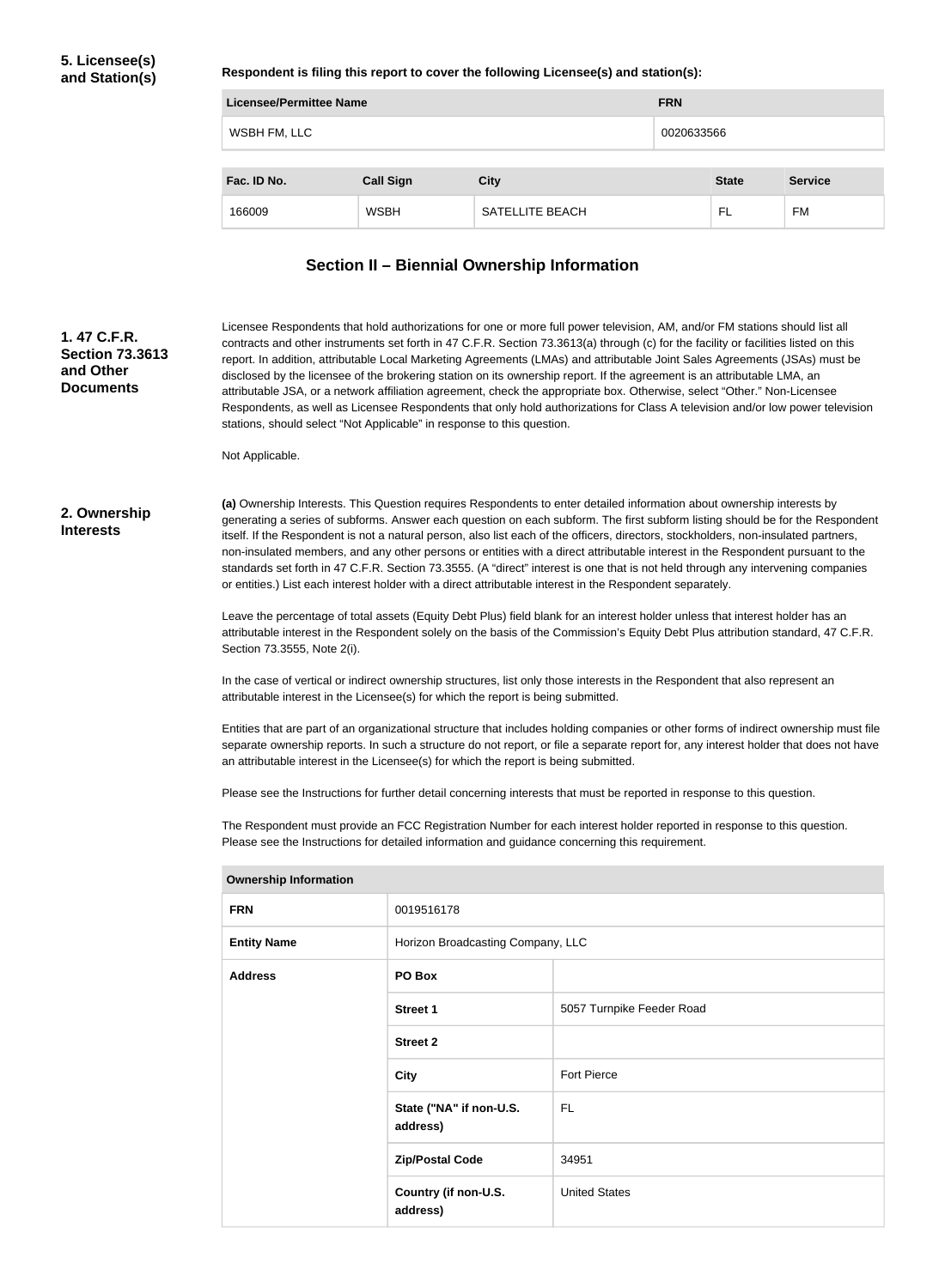| <b>Listing Type</b>                                                                                                               | Respondent                                              |         |                                   |  |
|-----------------------------------------------------------------------------------------------------------------------------------|---------------------------------------------------------|---------|-----------------------------------|--|
| <b>Positional Interests</b><br>(check all that apply)                                                                             | Respondent                                              |         |                                   |  |
| <b>Tribal Nation or Tribal</b><br><b>Entity</b>                                                                                   | Interest holder is not a Tribal nation or Tribal entity |         |                                   |  |
| <b>Interest Percentages</b><br>(enter percentage values                                                                           | Voting                                                  | $0.0\%$ | <b>Jointly Held?</b><br><b>No</b> |  |
| from 0.0 to 100.0)                                                                                                                | <b>Equity</b>                                           | $0.0\%$ |                                   |  |
|                                                                                                                                   | <b>Total assets (Equity Debt</b><br>Plus)               | $0.0\%$ |                                   |  |
| Does interest holder have an attributable interest in one or more broadcast stations<br>Yes<br>that do not appear on this report? |                                                         |         |                                   |  |

| <b>Ownership Information</b>                                                                                                      |                                           |                           |                            |  |
|-----------------------------------------------------------------------------------------------------------------------------------|-------------------------------------------|---------------------------|----------------------------|--|
| <b>FRN</b>                                                                                                                        | 0023074230                                |                           |                            |  |
| <b>Name</b>                                                                                                                       | Hillary N. Smith                          |                           |                            |  |
| <b>Address</b>                                                                                                                    | PO Box                                    |                           |                            |  |
|                                                                                                                                   | <b>Street 1</b>                           | 5057 Turnpike Feeder Road |                            |  |
|                                                                                                                                   | <b>Street 2</b>                           |                           |                            |  |
|                                                                                                                                   | <b>City</b>                               | <b>Fort Pierce</b>        |                            |  |
|                                                                                                                                   | State ("NA" if non-U.S.<br>address)       | <b>FL</b>                 |                            |  |
|                                                                                                                                   | <b>Zip/Postal Code</b>                    | 34951                     |                            |  |
|                                                                                                                                   | Country (if non-U.S.<br>address)          | <b>United States</b>      |                            |  |
| <b>Listing Type</b>                                                                                                               | Other Interest Holder                     |                           |                            |  |
| <b>Positional Interests</b><br>(check all that apply)                                                                             | Other - LC/LLC/PLLC Member                |                           |                            |  |
| Citizenship, Gender,                                                                                                              | Citizenship                               | <b>US</b>                 |                            |  |
| <b>Ethnicity, and Race</b><br><b>Information (Natural</b>                                                                         | Gender                                    | Female                    |                            |  |
| <b>Persons Only)</b>                                                                                                              | <b>Ethnicity</b>                          | Not Hispanic or Latino    |                            |  |
|                                                                                                                                   | Race                                      | White                     |                            |  |
| <b>Interest Percentages</b><br>(enter percentage values                                                                           | <b>Voting</b>                             | 1.0%                      | <b>Jointly Held?</b><br>No |  |
| from 0.0 to 100.0)                                                                                                                | <b>Equity</b>                             | 1.0%                      |                            |  |
|                                                                                                                                   | <b>Total assets (Equity Debt</b><br>Plus) |                           |                            |  |
| Does interest holder have an attributable interest in one or more broadcast stations<br>Yes<br>that do not appear on this report? |                                           |                           |                            |  |

п

| <b>FRN</b> | 0023074222 |
|------------|------------|
|------------|------------|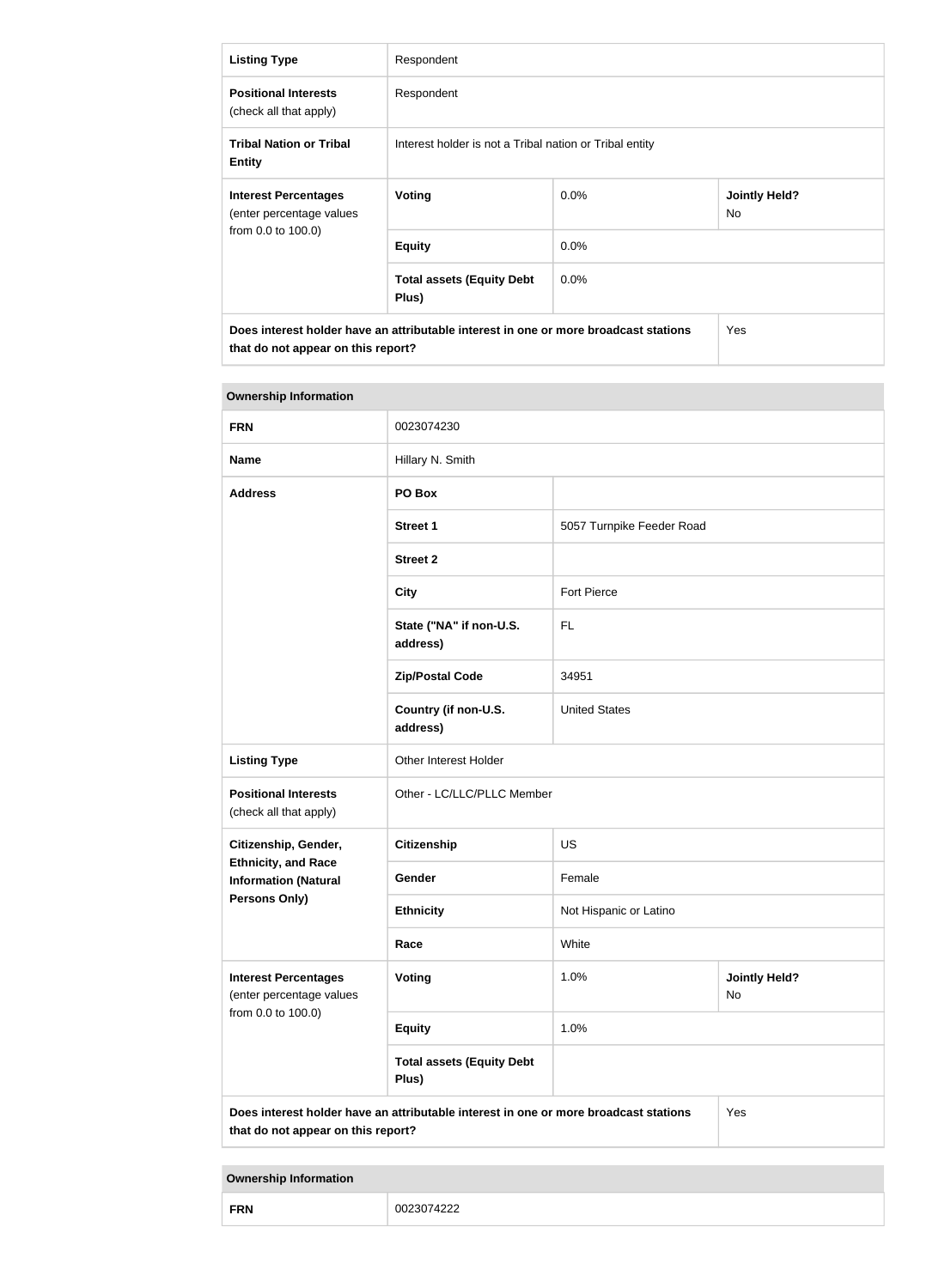| <b>Name</b>                                                                                                                       | <b>Tyler Espling</b>                      |                           |                            |  |
|-----------------------------------------------------------------------------------------------------------------------------------|-------------------------------------------|---------------------------|----------------------------|--|
| <b>Address</b>                                                                                                                    | PO Box                                    |                           |                            |  |
|                                                                                                                                   | <b>Street 1</b>                           | 5057 Turnpike Feeder Road |                            |  |
|                                                                                                                                   | <b>Street 2</b>                           |                           |                            |  |
|                                                                                                                                   | <b>City</b>                               | <b>Fort Pierce</b>        |                            |  |
|                                                                                                                                   | State ("NA" if non-U.S.<br>address)       | <b>FL</b>                 |                            |  |
|                                                                                                                                   | <b>Zip/Postal Code</b>                    | 34951                     |                            |  |
|                                                                                                                                   | Country (if non-U.S.<br>address)          | <b>United States</b>      |                            |  |
| <b>Listing Type</b>                                                                                                               | Other Interest Holder                     |                           |                            |  |
| <b>Positional Interests</b><br>(check all that apply)                                                                             | Other - LC/LLC/PLLC Member                |                           |                            |  |
| Citizenship, Gender,                                                                                                              | Citizenship                               | <b>US</b>                 |                            |  |
| <b>Ethnicity, and Race</b><br><b>Information (Natural</b>                                                                         | Gender                                    | Male                      |                            |  |
| <b>Persons Only)</b>                                                                                                              | <b>Ethnicity</b>                          | Not Hispanic or Latino    |                            |  |
|                                                                                                                                   | Race                                      | White                     |                            |  |
| <b>Interest Percentages</b><br>(enter percentage values                                                                           | <b>Voting</b>                             | 1.0%                      | <b>Jointly Held?</b><br>No |  |
| from 0.0 to 100.0)                                                                                                                | <b>Equity</b>                             | 1.0%                      |                            |  |
|                                                                                                                                   | <b>Total assets (Equity Debt</b><br>Plus) |                           |                            |  |
| Does interest holder have an attributable interest in one or more broadcast stations<br>Yes<br>that do not appear on this report? |                                           |                           |                            |  |

| <b>FRN</b>                                            | 0015095987                          |                           |  |
|-------------------------------------------------------|-------------------------------------|---------------------------|--|
| <b>Name</b>                                           | Ernest A. Petrone                   |                           |  |
| <b>Address</b>                                        | PO Box                              |                           |  |
|                                                       | <b>Street 1</b>                     | 5057 Turnpike Feeder Road |  |
|                                                       | <b>Street 2</b>                     |                           |  |
|                                                       | <b>City</b>                         | Fort Pierce               |  |
|                                                       | State ("NA" if non-U.S.<br>address) | <b>FL</b>                 |  |
|                                                       | <b>Zip/Postal Code</b>              | 34951                     |  |
|                                                       | Country (if non-U.S.<br>address)    | <b>United States</b>      |  |
| <b>Listing Type</b>                                   | Other Interest Holder               |                           |  |
| <b>Positional Interests</b><br>(check all that apply) | Other - Trustee of LLC Member       |                           |  |
| Citizenship, Gender,                                  | <b>Citizenship</b>                  | <b>US</b>                 |  |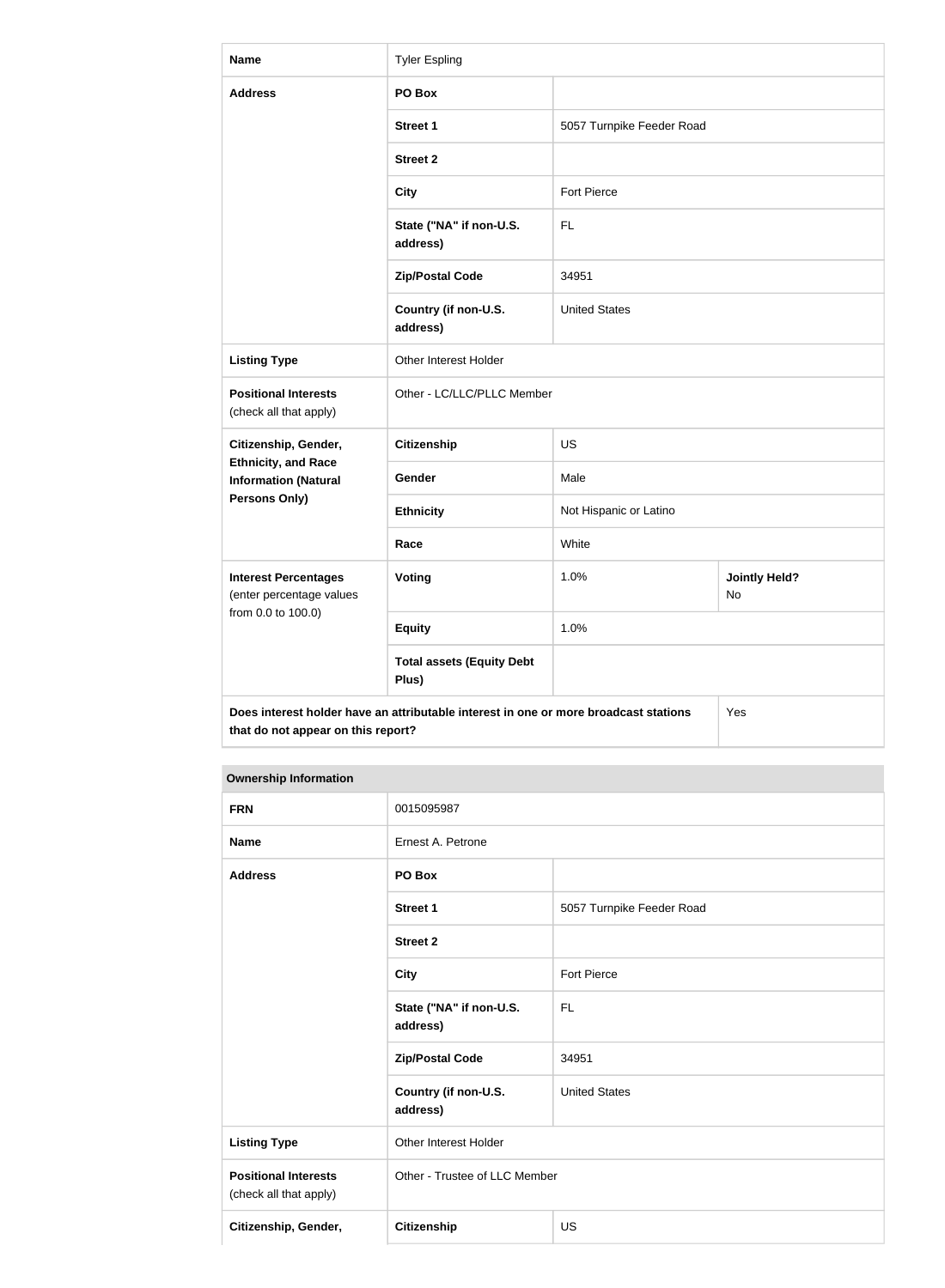| <b>Ethnicity, and Race</b><br><b>Information (Natural</b><br><b>Persons Only)</b>                                          | Gender                                    | Male                   |                             |
|----------------------------------------------------------------------------------------------------------------------------|-------------------------------------------|------------------------|-----------------------------|
|                                                                                                                            | <b>Ethnicity</b>                          | Not Hispanic or Latino |                             |
|                                                                                                                            | Race                                      | White                  |                             |
| <b>Interest Percentages</b><br>(enter percentage values<br>from 0.0 to 100.0)                                              | Voting                                    | $0.0\%$                | <b>Jointly Held?</b><br>No. |
|                                                                                                                            | <b>Equity</b>                             | $0.0\%$                |                             |
|                                                                                                                            | <b>Total assets (Equity Debt</b><br>Plus) |                        |                             |
| Does interest holder have an attributable interest in one or more broadcast stations<br>that do not appear on this report? |                                           |                        | Yes                         |

| <b>Ownership Information</b>                                                                                                      |                                            |                            |                            |  |
|-----------------------------------------------------------------------------------------------------------------------------------|--------------------------------------------|----------------------------|----------------------------|--|
| <b>FRN</b>                                                                                                                        | 0020010542                                 |                            |                            |  |
| <b>Name</b>                                                                                                                       | Karen S. Espling                           |                            |                            |  |
| <b>Address</b>                                                                                                                    | PO Box                                     |                            |                            |  |
|                                                                                                                                   | <b>Street 1</b>                            | 5057 Turnpike Feeder Road  |                            |  |
|                                                                                                                                   | <b>Street 2</b>                            |                            |                            |  |
|                                                                                                                                   | <b>City</b>                                | <b>Fort Pierce</b>         |                            |  |
|                                                                                                                                   | State ("NA" if non-U.S.<br>FL.<br>address) |                            |                            |  |
|                                                                                                                                   | <b>Zip/Postal Code</b>                     | 34951                      |                            |  |
|                                                                                                                                   | Country (if non-U.S.<br>address)           | <b>United States</b>       |                            |  |
| <b>Listing Type</b>                                                                                                               | Other Interest Holder                      |                            |                            |  |
| <b>Positional Interests</b><br>(check all that apply)                                                                             |                                            | Other - LC/LLC/PLLC Member |                            |  |
| Citizenship, Gender,                                                                                                              | <b>Citizenship</b>                         | <b>US</b>                  |                            |  |
| <b>Ethnicity, and Race</b><br><b>Information (Natural</b>                                                                         | Gender                                     | Female                     |                            |  |
| <b>Persons Only)</b>                                                                                                              | <b>Ethnicity</b>                           | Not Hispanic or Latino     |                            |  |
|                                                                                                                                   | Race                                       | White                      |                            |  |
| <b>Interest Percentages</b><br>(enter percentage values                                                                           | <b>Voting</b>                              | 1.0%                       | <b>Jointly Held?</b><br>No |  |
| from 0.0 to 100.0)                                                                                                                | <b>Equity</b>                              | 1.0%                       |                            |  |
|                                                                                                                                   | <b>Total assets (Equity Debt</b><br>Plus)  |                            |                            |  |
| Yes<br>Does interest holder have an attributable interest in one or more broadcast stations<br>that do not appear on this report? |                                            |                            |                            |  |

| <b>FRN</b>  | 0021313671       |
|-------------|------------------|
| <b>Name</b> | Kathy S. Petrone |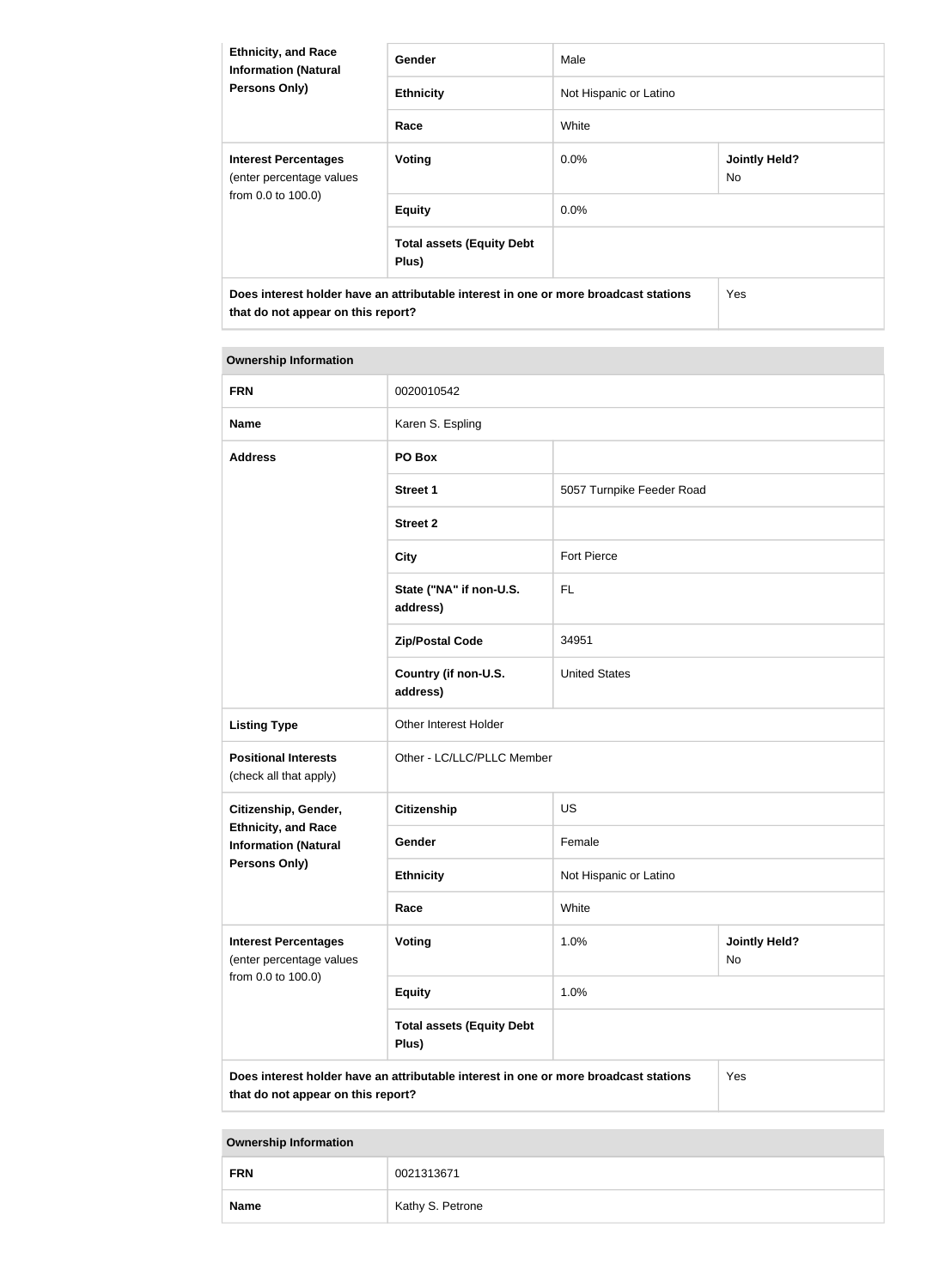| <b>Address</b>                                            | PO Box                                                                               |                           |                            |
|-----------------------------------------------------------|--------------------------------------------------------------------------------------|---------------------------|----------------------------|
|                                                           | <b>Street 1</b>                                                                      | 5057 Turnpike Feeder Road |                            |
|                                                           | <b>Street 2</b>                                                                      |                           |                            |
|                                                           | <b>City</b>                                                                          | <b>Fort Pierce</b>        |                            |
|                                                           | State ("NA" if non-U.S.<br>address)                                                  | <b>FL</b>                 |                            |
|                                                           | <b>Zip/Postal Code</b>                                                               | 34951                     |                            |
|                                                           | Country (if non-U.S.<br>address)                                                     | <b>United States</b>      |                            |
| <b>Listing Type</b>                                       | Other Interest Holder                                                                |                           |                            |
| <b>Positional Interests</b><br>(check all that apply)     | Other - LC/LLC/PLLC Member, Trustee of LLC Member                                    |                           |                            |
| Citizenship, Gender,                                      | <b>Citizenship</b>                                                                   | <b>US</b>                 |                            |
| <b>Ethnicity, and Race</b><br><b>Information (Natural</b> | Gender                                                                               | Female                    |                            |
| Persons Only)                                             | <b>Ethnicity</b>                                                                     | Not Hispanic or Latino    |                            |
|                                                           | Race                                                                                 | White                     |                            |
| <b>Interest Percentages</b><br>(enter percentage values   | Voting                                                                               | 2.0%                      | <b>Jointly Held?</b><br>No |
| from 0.0 to 100.0)                                        | <b>Equity</b>                                                                        | 2.0%                      |                            |
|                                                           | <b>Total assets (Equity Debt</b><br>Plus)                                            |                           |                            |
| that do not appear on this report?                        | Does interest holder have an attributable interest in one or more broadcast stations |                           | Yes                        |

| <b>FRN</b>                                            | 0020010369                                              |                           |
|-------------------------------------------------------|---------------------------------------------------------|---------------------------|
| <b>Entity Name</b>                                    | Christopher D. Smith Banking Trust                      |                           |
| <b>Address</b>                                        | PO Box                                                  |                           |
|                                                       | <b>Street 1</b>                                         | 5057 Turnpike Feeder Road |
|                                                       | <b>Street 2</b>                                         |                           |
|                                                       | <b>City</b>                                             | <b>Fort Pierce</b>        |
|                                                       | State ("NA" if non-U.S.<br>address)                     | <b>FL</b>                 |
|                                                       | <b>Zip/Postal Code</b>                                  | 34951                     |
|                                                       | Country (if non-U.S.<br>address)                        | <b>United States</b>      |
| <b>Listing Type</b>                                   | <b>Other Interest Holder</b>                            |                           |
| <b>Positional Interests</b><br>(check all that apply) | Other - LC/LLC/PLLC Member                              |                           |
| <b>Tribal Nation or Tribal</b><br><b>Entity</b>       | Interest holder is not a Tribal nation or Tribal entity |                           |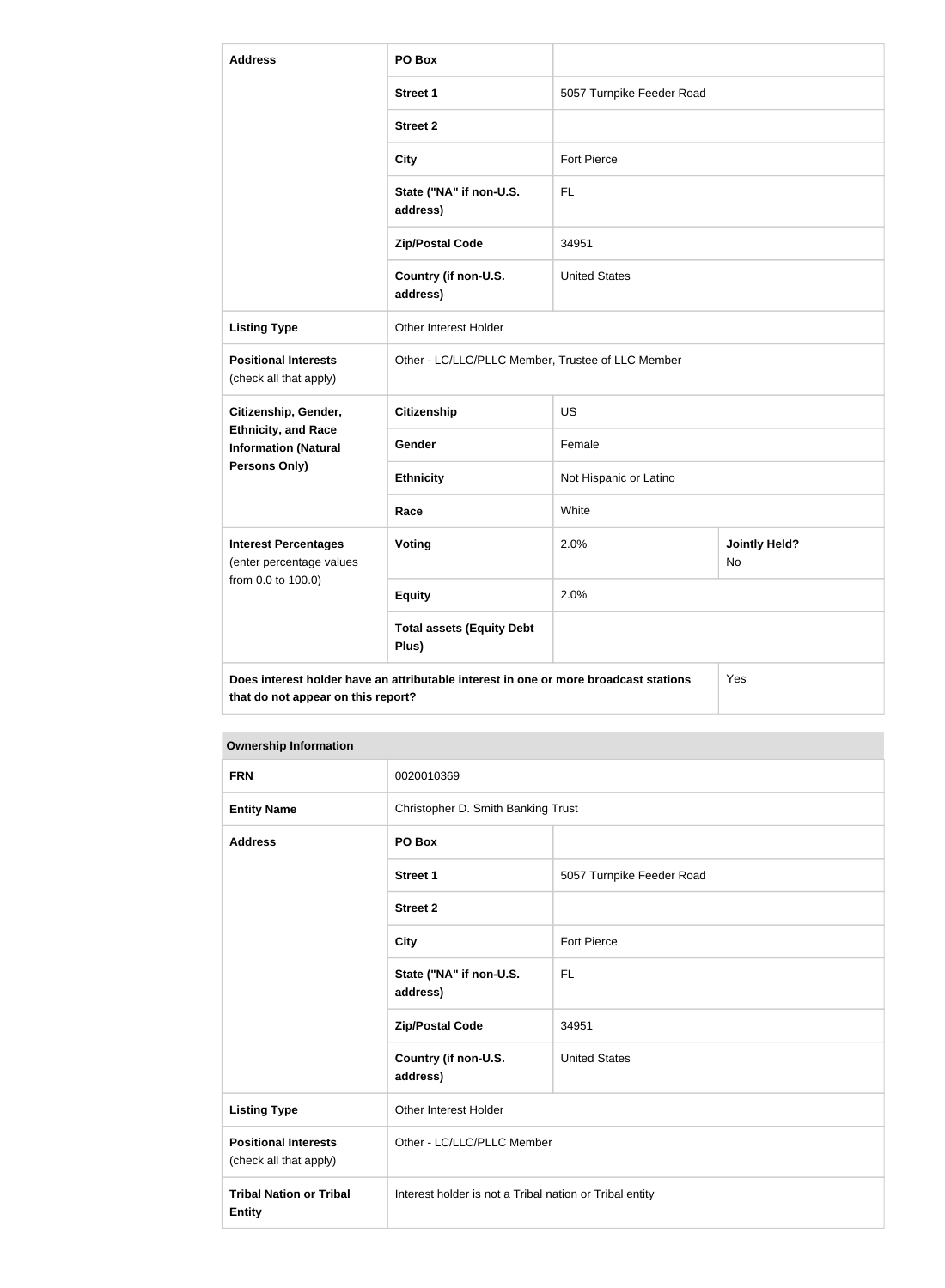| <b>Interest Percentages</b><br>(enter percentage values<br>from 0.0 to 100.0)                                              | Voting                                    | 9.3% | <b>Jointly Held?</b><br>No. |  |
|----------------------------------------------------------------------------------------------------------------------------|-------------------------------------------|------|-----------------------------|--|
|                                                                                                                            | <b>Equity</b>                             | 9.3% |                             |  |
|                                                                                                                            | <b>Total assets (Equity Debt</b><br>Plus) |      |                             |  |
| Does interest holder have an attributable interest in one or more broadcast stations<br>that do not appear on this report? | Yes                                       |      |                             |  |

| <b>FRN</b>                                                                                                                        | 0020918439                                                                 |                           |                            |
|-----------------------------------------------------------------------------------------------------------------------------------|----------------------------------------------------------------------------|---------------------------|----------------------------|
| <b>Name</b>                                                                                                                       | Christopher D. Smith                                                       |                           |                            |
| <b>Address</b>                                                                                                                    | PO Box                                                                     |                           |                            |
|                                                                                                                                   | <b>Street 1</b>                                                            | 5057 Turnpike Feeder Road |                            |
|                                                                                                                                   | <b>Street 2</b>                                                            |                           |                            |
|                                                                                                                                   | <b>City</b>                                                                | <b>Fort Pierce</b>        |                            |
|                                                                                                                                   | State ("NA" if non-U.S.<br>address)                                        | FL                        |                            |
|                                                                                                                                   | <b>Zip/Postal Code</b>                                                     | 34951                     |                            |
|                                                                                                                                   | Country (if non-U.S.<br>address)                                           | <b>United States</b>      |                            |
| <b>Listing Type</b>                                                                                                               | Other Interest Holder                                                      |                           |                            |
| <b>Positional Interests</b><br>(check all that apply)                                                                             | Other - Manager, Trustee of LLC Member (Christopher D. Smith Living Trust) |                           |                            |
| Citizenship, Gender,                                                                                                              | <b>Citizenship</b>                                                         | <b>US</b>                 |                            |
| <b>Ethnicity, and Race</b><br><b>Information (Natural</b>                                                                         | Gender                                                                     | Male                      |                            |
| <b>Persons Only)</b>                                                                                                              | <b>Ethnicity</b>                                                           | Not Hispanic or Latino    |                            |
|                                                                                                                                   | Race                                                                       | White                     |                            |
| <b>Interest Percentages</b><br>(enter percentage values                                                                           | <b>Voting</b>                                                              | 0.0%                      | <b>Jointly Held?</b><br>No |
| from 0.0 to 100.0)                                                                                                                | <b>Equity</b>                                                              | 0.0%                      |                            |
|                                                                                                                                   | <b>Total assets (Equity Debt</b><br>Plus)                                  |                           |                            |
| Does interest holder have an attributable interest in one or more broadcast stations<br>Yes<br>that do not appear on this report? |                                                                            |                           |                            |

| <b>Ownership Information</b> |                   |                           |  |  |
|------------------------------|-------------------|---------------------------|--|--|
| <b>FRN</b>                   | 0021311469        |                           |  |  |
| <b>Name</b>                  | Myrtice S. Lester |                           |  |  |
| <b>Address</b>               | PO Box            |                           |  |  |
|                              | <b>Street 1</b>   | 5057 Turnpike Feeder Road |  |  |
|                              | <b>Street 2</b>   |                           |  |  |
|                              |                   |                           |  |  |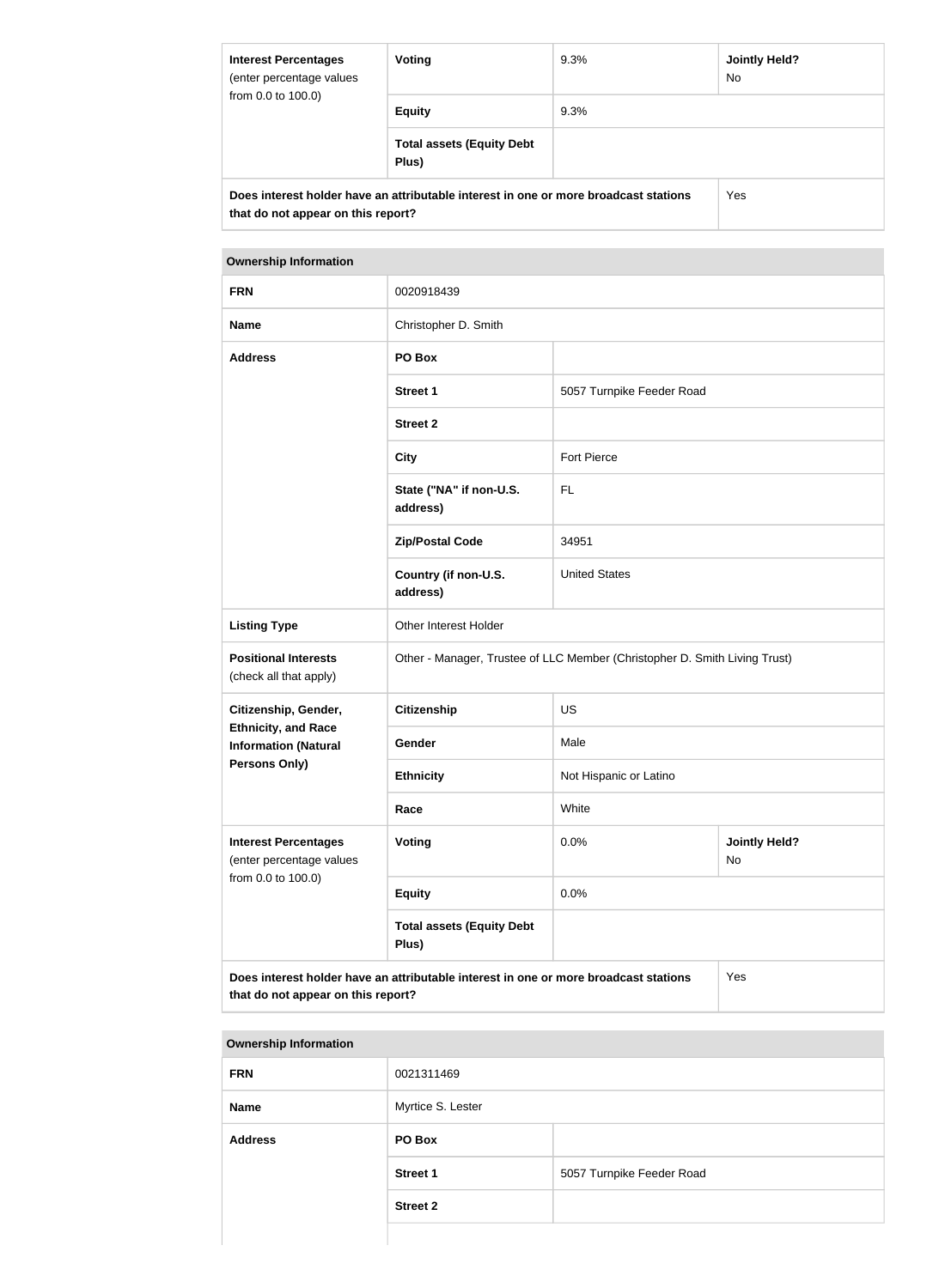|                                                                                   | <b>City</b>                                                                                                                | <b>Fort Pierce</b>     |                                   |
|-----------------------------------------------------------------------------------|----------------------------------------------------------------------------------------------------------------------------|------------------------|-----------------------------------|
|                                                                                   | State ("NA" if non-U.S.<br>address)                                                                                        | <b>FL</b>              |                                   |
|                                                                                   | <b>Zip/Postal Code</b>                                                                                                     | 34951                  |                                   |
|                                                                                   | Country (if non-U.S.<br>address)                                                                                           | <b>United States</b>   |                                   |
| <b>Listing Type</b>                                                               | <b>Other Interest Holder</b>                                                                                               |                        |                                   |
| <b>Positional Interests</b><br>(check all that apply)                             | Other - Trustee of LLC Member                                                                                              |                        |                                   |
| Citizenship, Gender,<br><b>Ethnicity, and Race</b><br><b>Information (Natural</b> | <b>Citizenship</b>                                                                                                         | <b>US</b>              |                                   |
|                                                                                   | Gender                                                                                                                     | Female                 |                                   |
| <b>Persons Only)</b>                                                              | <b>Ethnicity</b>                                                                                                           | Not Hispanic or Latino |                                   |
|                                                                                   | Race                                                                                                                       | White                  |                                   |
| <b>Interest Percentages</b><br>(enter percentage values                           | Voting                                                                                                                     | 0.0%                   | <b>Jointly Held?</b><br><b>No</b> |
| from 0.0 to 100.0)                                                                | <b>Equity</b>                                                                                                              | 0.0%                   |                                   |
|                                                                                   | <b>Total assets (Equity Debt</b><br>Plus)                                                                                  |                        |                                   |
|                                                                                   | Does interest holder have an attributable interest in one or more broadcast stations<br>that do not appear on this report? |                        | Yes                               |

| <b>FRN</b>                                              | 0020010419                                              |                           |                                   |
|---------------------------------------------------------|---------------------------------------------------------|---------------------------|-----------------------------------|
| <b>Entity Name</b>                                      | Kathy Smith Petrone Banking Trust                       |                           |                                   |
| <b>Address</b>                                          | PO Box                                                  |                           |                                   |
|                                                         | <b>Street 1</b>                                         | 5057 Turnpike Feeder Road |                                   |
|                                                         | <b>Street 2</b>                                         |                           |                                   |
|                                                         | <b>City</b>                                             | Fort Pierce               |                                   |
|                                                         | State ("NA" if non-U.S.<br>address)                     | <b>FL</b>                 |                                   |
|                                                         | <b>Zip/Postal Code</b>                                  | 34951                     |                                   |
|                                                         | Country (if non-U.S.<br>address)                        | <b>United States</b>      |                                   |
| <b>Listing Type</b>                                     | Other Interest Holder                                   |                           |                                   |
| <b>Positional Interests</b><br>(check all that apply)   | Other - LC/LLC/PLLC Member                              |                           |                                   |
| <b>Tribal Nation or Tribal</b><br><b>Entity</b>         | Interest holder is not a Tribal nation or Tribal entity |                           |                                   |
| <b>Interest Percentages</b><br>(enter percentage values | <b>Voting</b>                                           | 9.3%                      | <b>Jointly Held?</b><br><b>No</b> |
| from 0.0 to 100.0)                                      | <b>Equity</b>                                           | 9.3%                      |                                   |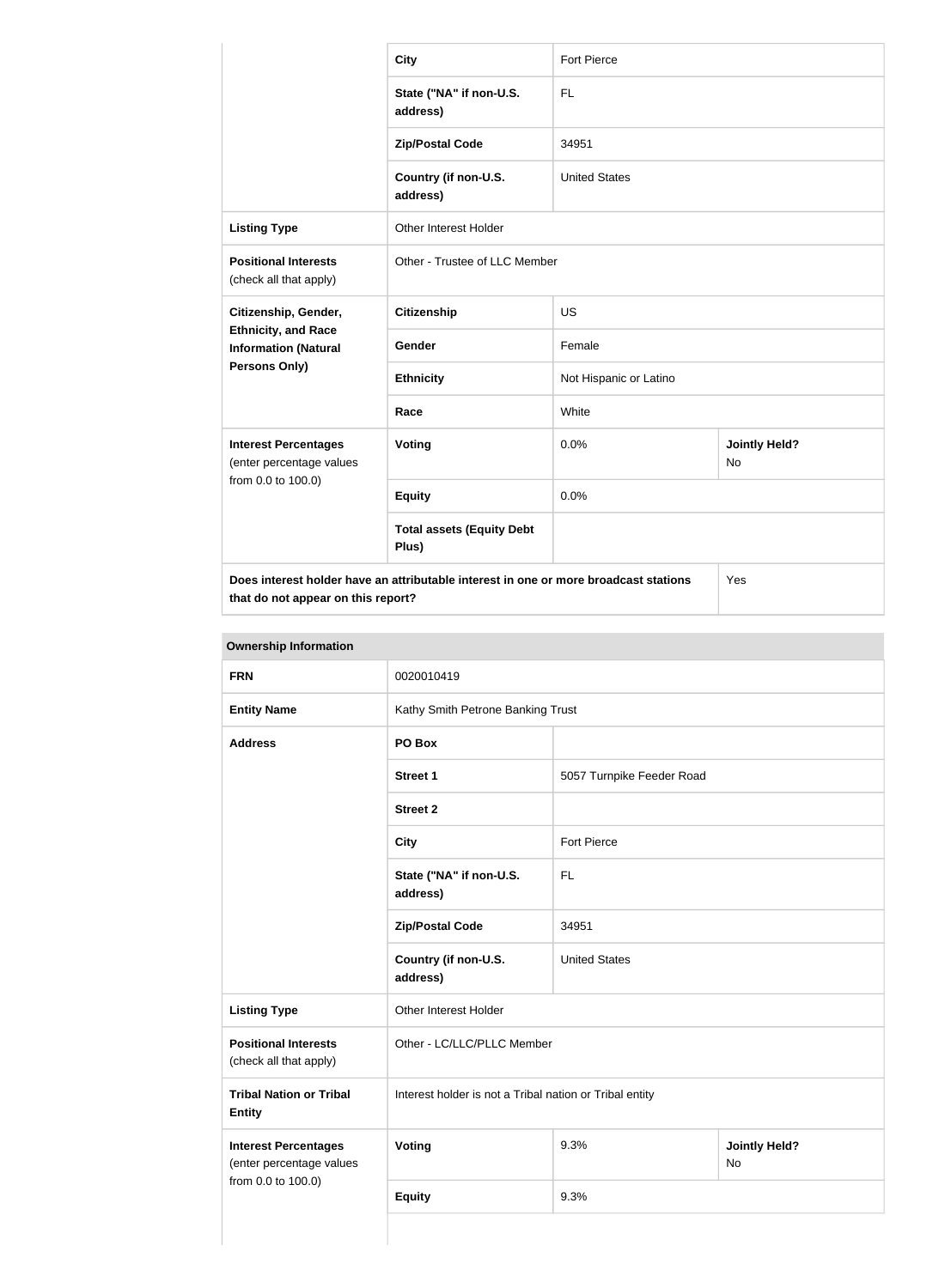| <b>Total assets (Equity Debt</b><br>Plus)                                            |     |
|--------------------------------------------------------------------------------------|-----|
| Does interest holder have an attributable interest in one or more broadcast stations | Yes |

**that do not appear on this report?**

| <b>Ownership Information</b>                                                                                                      |                                           |                            |                                   |  |
|-----------------------------------------------------------------------------------------------------------------------------------|-------------------------------------------|----------------------------|-----------------------------------|--|
| <b>FRN</b>                                                                                                                        | 0023074172                                |                            |                                   |  |
| <b>Name</b>                                                                                                                       | Heather A. Smith Wassell                  |                            |                                   |  |
| <b>Address</b>                                                                                                                    | PO Box                                    |                            |                                   |  |
|                                                                                                                                   | <b>Street 1</b>                           | 5057 Turnpike Feeder Road  |                                   |  |
|                                                                                                                                   | <b>Street 2</b>                           |                            |                                   |  |
|                                                                                                                                   | <b>City</b>                               | <b>Fort Pierce</b>         |                                   |  |
|                                                                                                                                   | State ("NA" if non-U.S.<br>address)       | <b>FL</b>                  |                                   |  |
|                                                                                                                                   | <b>Zip/Postal Code</b>                    | 34951                      |                                   |  |
|                                                                                                                                   | Country (if non-U.S.<br>address)          | <b>United States</b>       |                                   |  |
| <b>Listing Type</b>                                                                                                               | Other Interest Holder                     |                            |                                   |  |
| <b>Positional Interests</b><br>(check all that apply)                                                                             |                                           | Other - LC/LLC/PLLC Member |                                   |  |
| Citizenship, Gender,                                                                                                              | <b>Citizenship</b>                        | <b>US</b>                  |                                   |  |
| <b>Ethnicity, and Race</b><br><b>Information (Natural</b>                                                                         | Gender                                    | Female                     |                                   |  |
| <b>Persons Only)</b>                                                                                                              | <b>Ethnicity</b>                          | Not Hispanic or Latino     |                                   |  |
|                                                                                                                                   | Race                                      | White                      |                                   |  |
| <b>Interest Percentages</b><br>(enter percentage values                                                                           | Voting                                    | 1.0%                       | <b>Jointly Held?</b><br><b>No</b> |  |
| from 0.0 to 100.0)                                                                                                                | <b>Equity</b>                             | 1.0%                       |                                   |  |
|                                                                                                                                   | <b>Total assets (Equity Debt</b><br>Plus) |                            |                                   |  |
| Does interest holder have an attributable interest in one or more broadcast stations<br>Yes<br>that do not appear on this report? |                                           |                            |                                   |  |

| <b>FRN</b>     | 0021229950                          |                           |  |
|----------------|-------------------------------------|---------------------------|--|
| Name           | Brenda K. Smith                     |                           |  |
| <b>Address</b> | PO Box                              |                           |  |
|                | <b>Street 1</b>                     | 5057 Turnpike Feeder Road |  |
|                | <b>Street 2</b>                     |                           |  |
|                | <b>City</b>                         | Fort Pierce               |  |
|                | State ("NA" if non-U.S.<br>address) | <b>FL</b>                 |  |
|                |                                     |                           |  |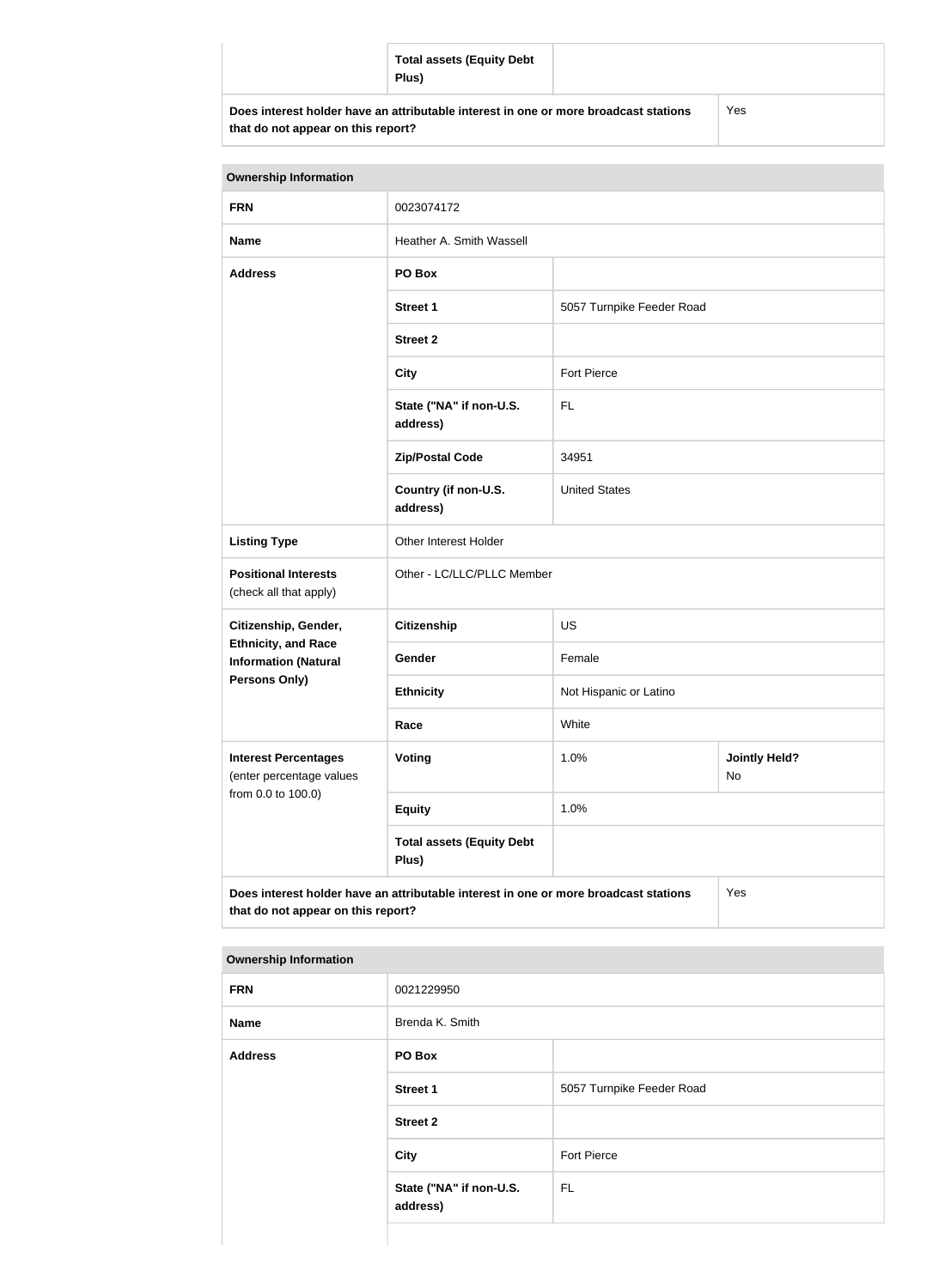|                                                                                      | <b>Zip/Postal Code</b>                    | 34951                  |                                   |  |
|--------------------------------------------------------------------------------------|-------------------------------------------|------------------------|-----------------------------------|--|
|                                                                                      | Country (if non-U.S.<br>address)          | <b>United States</b>   |                                   |  |
| <b>Listing Type</b>                                                                  | Other Interest Holder                     |                        |                                   |  |
| <b>Positional Interests</b><br>(check all that apply)                                | Other - LC/LLC/PLLC Member                |                        |                                   |  |
| Citizenship, Gender,                                                                 | <b>Citizenship</b>                        | <b>US</b>              |                                   |  |
| <b>Ethnicity, and Race</b><br><b>Information (Natural</b><br><b>Persons Only)</b>    | <b>Gender</b>                             | Female                 |                                   |  |
|                                                                                      | <b>Ethnicity</b>                          | Not Hispanic or Latino |                                   |  |
|                                                                                      | Race                                      | White                  |                                   |  |
| <b>Interest Percentages</b><br>(enter percentage values                              | Voting                                    | 17.7%                  | <b>Jointly Held?</b><br><b>No</b> |  |
| from 0.0 to 100.0)                                                                   | <b>Equity</b>                             | 17.7%                  |                                   |  |
|                                                                                      | <b>Total assets (Equity Debt</b><br>Plus) |                        |                                   |  |
| Does interest holder have an attributable interest in one or more broadcast stations |                                           |                        | Yes                               |  |

**that do not appear on this report?**

**that do not appear on this report?**

| <b>Ownership Information</b>                                                                |                                                         |                           |                      |  |
|---------------------------------------------------------------------------------------------|---------------------------------------------------------|---------------------------|----------------------|--|
| <b>FRN</b>                                                                                  | 0020010443                                              |                           |                      |  |
| <b>Entity Name</b>                                                                          | Karen Smith Espling Banking Trust                       |                           |                      |  |
| <b>Address</b>                                                                              | PO Box                                                  |                           |                      |  |
|                                                                                             | <b>Street 1</b>                                         | 5057 Turnpike Feeder Road |                      |  |
|                                                                                             | <b>Street 2</b>                                         |                           |                      |  |
|                                                                                             | <b>City</b>                                             | Fort Pierce               |                      |  |
|                                                                                             | State ("NA" if non-U.S.<br>address)                     | <b>FL</b>                 |                      |  |
|                                                                                             | <b>Zip/Postal Code</b>                                  | 34951                     |                      |  |
|                                                                                             | Country (if non-U.S.<br>address)                        | <b>United States</b>      |                      |  |
| <b>Listing Type</b>                                                                         | Other Interest Holder                                   |                           |                      |  |
| <b>Positional Interests</b><br>(check all that apply)                                       | Other - LC/LLC/PLLC Member                              |                           |                      |  |
| <b>Tribal Nation or Tribal</b><br><b>Entity</b>                                             | Interest holder is not a Tribal nation or Tribal entity |                           |                      |  |
| <b>Interest Percentages</b><br>(enter percentage values                                     | 9.3%<br><b>Voting</b><br>No                             |                           | <b>Jointly Held?</b> |  |
| from 0.0 to 100.0)                                                                          | <b>Equity</b>                                           | 9.3%                      |                      |  |
|                                                                                             | <b>Total assets (Equity Debt</b><br>Plus)               |                           |                      |  |
| Does interest holder have an attributable interest in one or more broadcast stations<br>Yes |                                                         |                           |                      |  |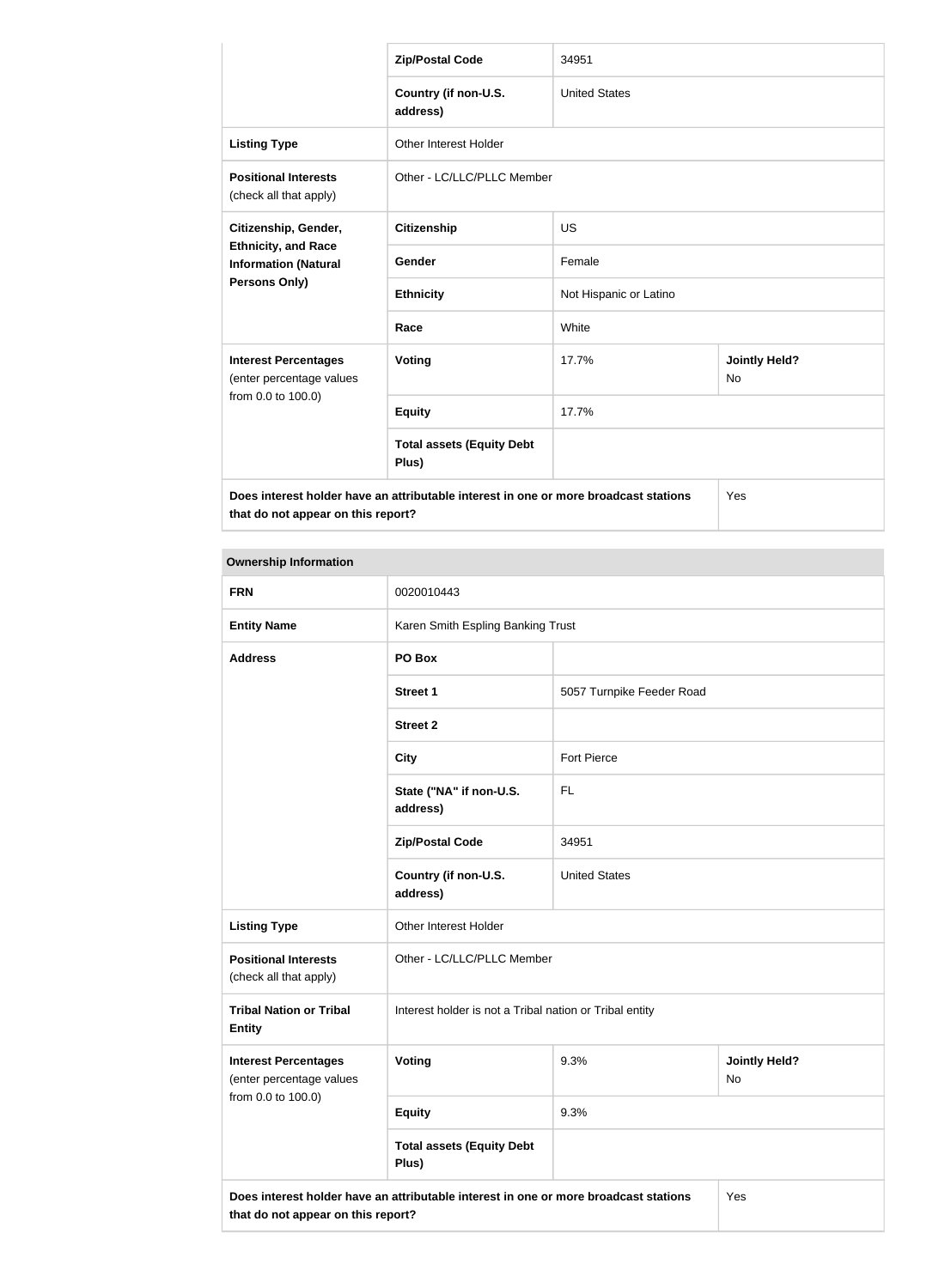| <b>Ownership Information</b>                                                                                                      |                                           |                                     |  |
|-----------------------------------------------------------------------------------------------------------------------------------|-------------------------------------------|-------------------------------------|--|
| <b>FRN</b>                                                                                                                        | 0020001400                                |                                     |  |
| <b>Name</b>                                                                                                                       | Vernon D. Smith                           |                                     |  |
| <b>Address</b>                                                                                                                    | PO Box                                    |                                     |  |
|                                                                                                                                   | <b>Street 1</b>                           | 5057 Turnpike Feeder Road           |  |
|                                                                                                                                   | <b>Street 2</b>                           |                                     |  |
|                                                                                                                                   | <b>City</b>                               | <b>Fort Pierce</b>                  |  |
|                                                                                                                                   | State ("NA" if non-U.S.<br>address)       | <b>FL</b>                           |  |
|                                                                                                                                   | <b>Zip/Postal Code</b>                    | 34951                               |  |
|                                                                                                                                   | Country (if non-U.S.<br>address)          | <b>United States</b>                |  |
| <b>Listing Type</b>                                                                                                               | Other Interest Holder                     |                                     |  |
| <b>Positional Interests</b><br>(check all that apply)                                                                             | Other - LC/LLC/PLLC Member                |                                     |  |
| Citizenship, Gender,                                                                                                              | <b>Citizenship</b>                        | <b>US</b>                           |  |
| <b>Ethnicity, and Race</b><br><b>Information (Natural</b>                                                                         | Gender                                    | Male                                |  |
| <b>Persons Only)</b>                                                                                                              | <b>Ethnicity</b>                          | Not Hispanic or Latino              |  |
|                                                                                                                                   | Race                                      | White                               |  |
| <b>Interest Percentages</b><br>(enter percentage values                                                                           | Voting                                    | 47.4%<br><b>Jointly Held?</b><br>No |  |
| from 0.0 to 100.0)                                                                                                                | <b>Equity</b>                             | 47.4%                               |  |
|                                                                                                                                   | <b>Total assets (Equity Debt</b><br>Plus) |                                     |  |
| Does interest holder have an attributable interest in one or more broadcast stations<br>Yes<br>that do not appear on this report? |                                           |                                     |  |

| 2130003565      |                  |
|-----------------|------------------|
| John L. Minton  |                  |
| PO Box          |                  |
| <b>Street 1</b> | 5057 Turnpike Fe |
| <b>Street 2</b> |                  |
|                 |                  |

| <b>FRN</b>          | 2130003565                          |                           |  |
|---------------------|-------------------------------------|---------------------------|--|
| <b>Name</b>         | John L. Minton                      |                           |  |
| <b>Address</b>      | PO Box                              |                           |  |
|                     | <b>Street 1</b>                     | 5057 Turnpike Feeder Road |  |
|                     | <b>Street 2</b>                     |                           |  |
|                     | <b>City</b>                         | Fort Pierce               |  |
|                     | State ("NA" if non-U.S.<br>address) | FL.                       |  |
|                     | <b>Zip/Postal Code</b>              | 34951                     |  |
|                     | Country (if non-U.S.<br>address)    | <b>United States</b>      |  |
| <b>Listing Type</b> | Other Interest Holder               |                           |  |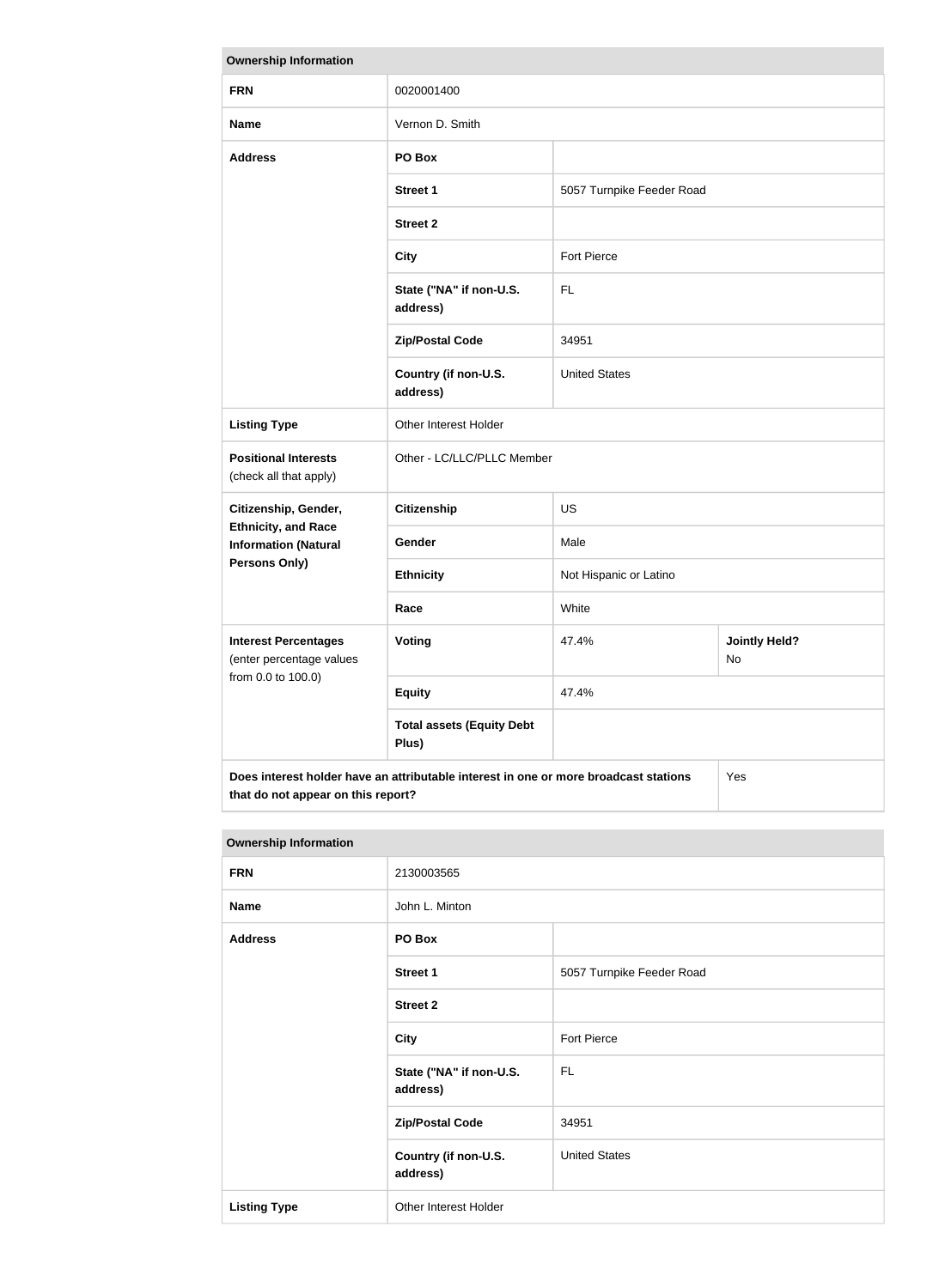| <b>Positional Interests</b><br>(check all that apply)                                              | Other - Trustee of LLC Member                                                        |                        |                            |
|----------------------------------------------------------------------------------------------------|--------------------------------------------------------------------------------------|------------------------|----------------------------|
| Citizenship, Gender,<br><b>Ethnicity, and Race</b><br><b>Information (Natural</b><br>Persons Only) | <b>Citizenship</b>                                                                   | US.                    |                            |
|                                                                                                    | Gender                                                                               | Male                   |                            |
|                                                                                                    | <b>Ethnicity</b>                                                                     | Not Hispanic or Latino |                            |
|                                                                                                    | Race                                                                                 | White                  |                            |
| <b>Interest Percentages</b><br>(enter percentage values                                            | <b>Voting</b>                                                                        | 0.0%                   | <b>Jointly Held?</b><br>No |
| from 0.0 to 100.0)                                                                                 | <b>Equity</b>                                                                        | 0.0%                   |                            |
|                                                                                                    | <b>Total assets (Equity Debt</b><br>Plus)                                            |                        |                            |
| that do not appear on this report?                                                                 | Does interest holder have an attributable interest in one or more broadcast stations |                        | Yes                        |

| <b>Ownership Information</b>                            |                                                                                      |                                   |                            |  |
|---------------------------------------------------------|--------------------------------------------------------------------------------------|-----------------------------------|----------------------------|--|
| <b>FRN</b>                                              | 0029055506                                                                           |                                   |                            |  |
| <b>Entity Name</b>                                      |                                                                                      | Christopher D. Smith Living Trust |                            |  |
| <b>Address</b>                                          | PO Box                                                                               |                                   |                            |  |
|                                                         | <b>Street 1</b>                                                                      | 5057 Turnpike Feeder Road         |                            |  |
|                                                         | <b>Street 2</b>                                                                      |                                   |                            |  |
|                                                         | <b>City</b>                                                                          | Fort Pierce                       |                            |  |
|                                                         | State ("NA" if non-U.S.<br>address)                                                  | FL.                               |                            |  |
|                                                         | <b>Zip/Postal Code</b>                                                               | 34951                             |                            |  |
|                                                         | Country (if non-U.S.<br>address)                                                     | <b>United States</b>              |                            |  |
| <b>Listing Type</b>                                     | <b>Other Interest Holder</b>                                                         |                                   |                            |  |
| <b>Positional Interests</b><br>(check all that apply)   | Other - LC/LLC/PLLC Member                                                           |                                   |                            |  |
| <b>Tribal Nation or Tribal</b><br><b>Entity</b>         | Interest holder is not a Tribal nation or Tribal entity                              |                                   |                            |  |
| <b>Interest Percentages</b><br>(enter percentage values | Voting                                                                               | 1.0%                              | <b>Jointly Held?</b><br>No |  |
| from 0.0 to 100.0)                                      | <b>Equity</b>                                                                        | 1.0%                              |                            |  |
|                                                         | <b>Total assets (Equity Debt</b><br>Plus)                                            |                                   |                            |  |
| that do not appear on this report?                      | Does interest holder have an attributable interest in one or more broadcast stations |                                   | Yes                        |  |
|                                                         |                                                                                      |                                   |                            |  |
|                                                         | (b) Respondent certifies that any interests, including equity, financial, or voting  |                                   | Yes                        |  |

**interests, not reported in this filing are non-attributable.**

If "No," submit as an exhibit an explanation.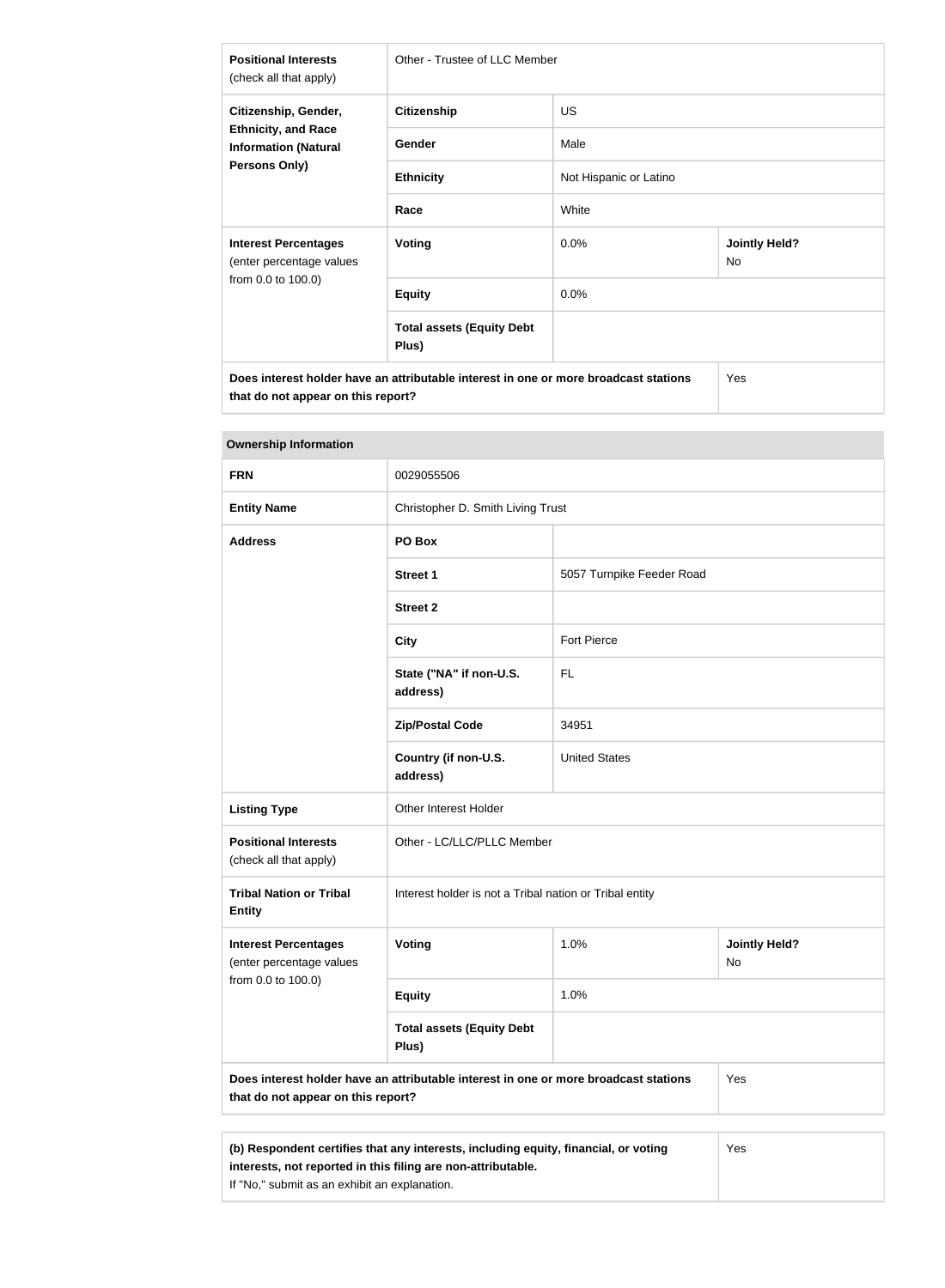

#### **(d) Are any of the individuals listed as an attributable interest holder in the Respondent married to each other or related to each other as parentchild or as siblings?** Yes

If "Yes," provide the following information for each such the relationship.

## **Family Relationships**

| <b>FRN</b>   | 0020010542   | <b>Name</b> | Karen S Espling      |
|--------------|--------------|-------------|----------------------|
| <b>FRN</b>   | 0023074222   | <b>Name</b> | <b>Tyler Espling</b> |
| Relationship | Parent/Child |             |                      |

#### **Family Relationships**

| <b>FRN</b>   | 0021313671 | <b>Name</b> | Kathy S Petrone |
|--------------|------------|-------------|-----------------|
| <b>FRN</b>   | 0020010542 | <b>Name</b> | Karen S Espling |
| Relationship | Siblings   |             |                 |

#### **Family Relationships**

| <b>FRN</b>   | 0021229950   | <b>Name</b> | Brenda K Smith  |
|--------------|--------------|-------------|-----------------|
| <b>FRN</b>   | 0020010542   | <b>Name</b> | Karen S Espling |
| Relationship | Parent/Child |             |                 |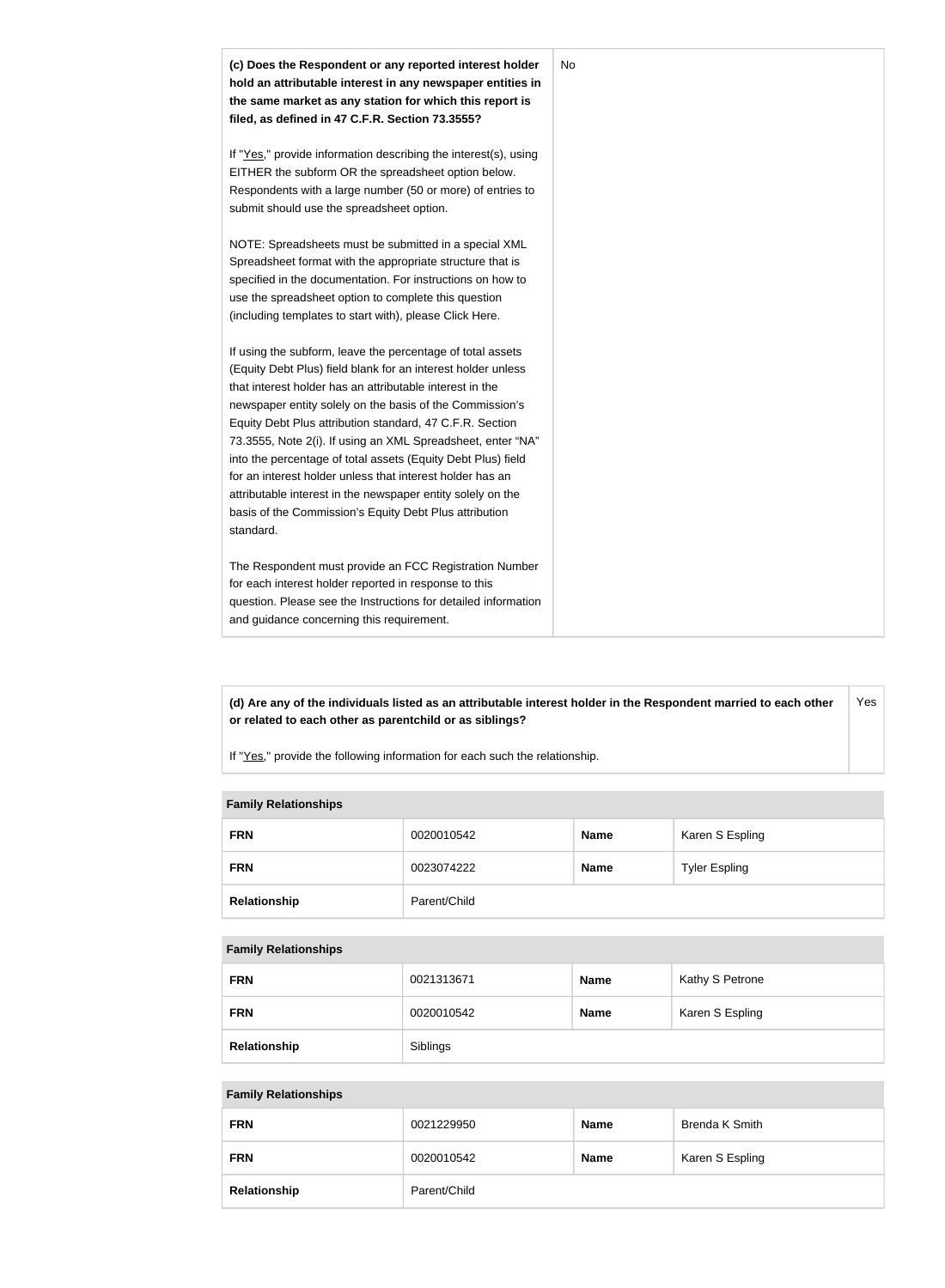| <b>Family Relationships</b> |            |             |                     |
|-----------------------------|------------|-------------|---------------------|
| <b>FRN</b>                  | 0020918439 | <b>Name</b> | Christopher D Smith |
| <b>FRN</b>                  | 0020010542 | <b>Name</b> | Karen S Espling     |
| Relationship                | Siblings   |             |                     |

# **Family Relationships**

| <b>FRN</b>   | 0020001400   | <b>Name</b> | Vernon D Smith      |  |
|--------------|--------------|-------------|---------------------|--|
| <b>FRN</b>   | 0020918439   | <b>Name</b> | Christopher D Smith |  |
| Relationship | Parent/Child |             |                     |  |

# **Family Relationships**

| <b>FRN</b>   | 0021313671 | <b>Name</b> | Kathy S Petrone  |
|--------------|------------|-------------|------------------|
| <b>FRN</b>   | 0015095987 | <b>Name</b> | Ernest A Petrone |
| Relationship | Spouses    |             |                  |

# **Family Relationships**

| <b>FRN</b>   | 0020918439   | <b>Name</b> | Christopher D Smith            |
|--------------|--------------|-------------|--------------------------------|
| <b>FRN</b>   | 0023074172   | <b>Name</b> | <b>Heather A Smith Wassell</b> |
| Relationship | Parent/Child |             |                                |

# **Family Relationships**

| <b>FRN</b>   | 0020001400   | <b>Name</b> | Vernon D Smith  |
|--------------|--------------|-------------|-----------------|
| <b>FRN</b>   | 0021313671   | <b>Name</b> | Kathy S Petrone |
| Relationship | Parent/Child |             |                 |

## **Family Relationships**

| <b>FRN</b>   | 0021229950   | <b>Name</b> | Brenda K Smith      |
|--------------|--------------|-------------|---------------------|
| <b>FRN</b>   | 0020918439   | <b>Name</b> | Christopher D Smith |
| Relationship | Parent/Child |             |                     |

# **Family Relationships**

| <b>FRN</b>   | 0020918439   | <b>Name</b> | Christopher D Smith |  |
|--------------|--------------|-------------|---------------------|--|
| <b>FRN</b>   | 0023074230   | <b>Name</b> | Hillary N Smith     |  |
| Relationship | Parent/Child |             |                     |  |

# **Family Relationships**

| <b>FRN</b>   | 0020918439 | <b>Name</b> | Christopher D Smith |
|--------------|------------|-------------|---------------------|
| <b>FRN</b>   | 0021313671 | Name        | Kathy S Petrone     |
| Relationship | Siblings   |             |                     |

# **Family Relationships**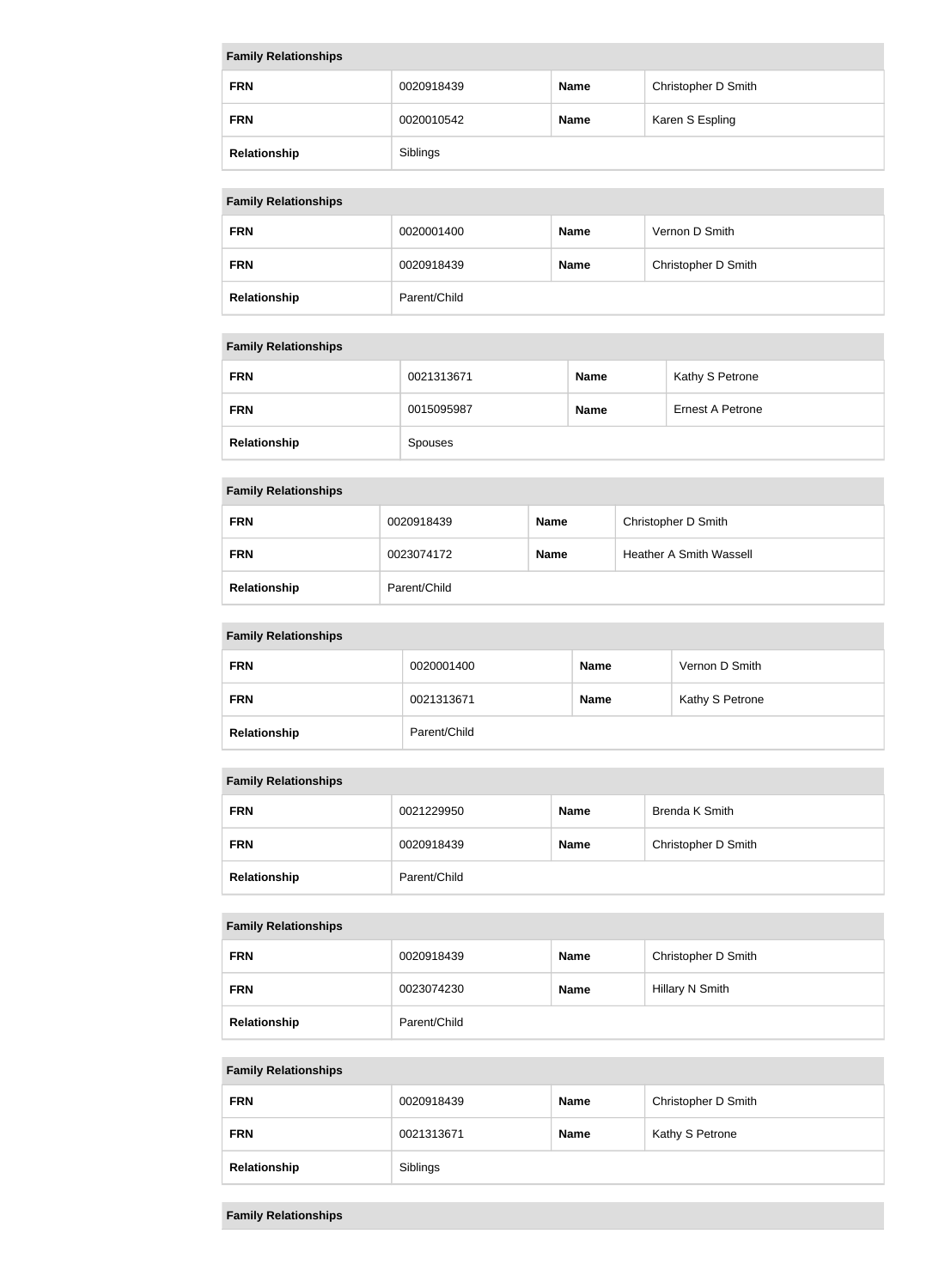| <b>FRN</b>   | 0020001400   | <b>Name</b> | Vernon D Smith  |
|--------------|--------------|-------------|-----------------|
| <b>FRN</b>   | 0020010542   | <b>Name</b> | Karen S Espling |
| Relationship | Parent/Child |             |                 |

## **Family Relationships**

| . .          |            |             |                                |  |
|--------------|------------|-------------|--------------------------------|--|
| <b>FRN</b>   | 0023074172 | <b>Name</b> | <b>Heather A Smith Wassell</b> |  |
| <b>FRN</b>   | 0023074230 | <b>Name</b> | Hillary N Smith                |  |
| Relationship | Siblings   |             |                                |  |

# **Family Relationships**

| <b>FRN</b>   | 0020001400 | <b>Name</b> | Vernon D Smith |
|--------------|------------|-------------|----------------|
| <b>FRN</b>   | 0021229950 | <b>Name</b> | Brenda K Smith |
| Relationship | Spouses    |             |                |

### **Family Relationships**

| <b>FRN</b>   | 0020001400 | <b>Name</b> | Vernon D Smith   |
|--------------|------------|-------------|------------------|
| <b>FRN</b>   | 0021311469 | <b>Name</b> | Myrtice S Lester |
| Relationship | Siblings   |             |                  |

# **Family Relationships**

| <b>FRN</b>   | 0021229950   | <b>Name</b> | Brenda K Smith  |
|--------------|--------------|-------------|-----------------|
| <b>FRN</b>   | 0021313671   | <b>Name</b> | Kathy S Petrone |
| Relationship | Parent/Child |             |                 |

**(e) Is Respondent seeking an attribution exemption for any officer or director with duties wholly unrelated to the Licensee(s)?** No

If "Yes," complete the information in the required fields and submit an Exhibit fully describing that individual's duties and responsibilities, and explaining why that individual should not be attributed an interest.

# **Certification**

| <b>Section</b>                  | Question                           | <b>Response</b> |
|---------------------------------|------------------------------------|-----------------|
| <b>Authorized Party to Sign</b> | WILLFUL FALSE STATEMENTS ON        |                 |
|                                 | THIS FORM ARE PUNISHABLE BY        |                 |
|                                 | FINE AND/OR IMPRISONMENT (U.S.     |                 |
|                                 | CODE, TITLE 18, SECTION 1001), AND |                 |
|                                 | /OR REVOCATION OF ANY STATION      |                 |
|                                 | LICENSE -- OR CONSTRUCTION         |                 |
|                                 | PERMIT (U.S. CODE, TITLE 47,       |                 |
|                                 | SECTION 312(a)(1)), AND/OR         |                 |
|                                 | FORFEITURE (U.S. CODE, TITLE 47,   |                 |
|                                 | SECTION 503).                      |                 |
|                                 |                                    |                 |